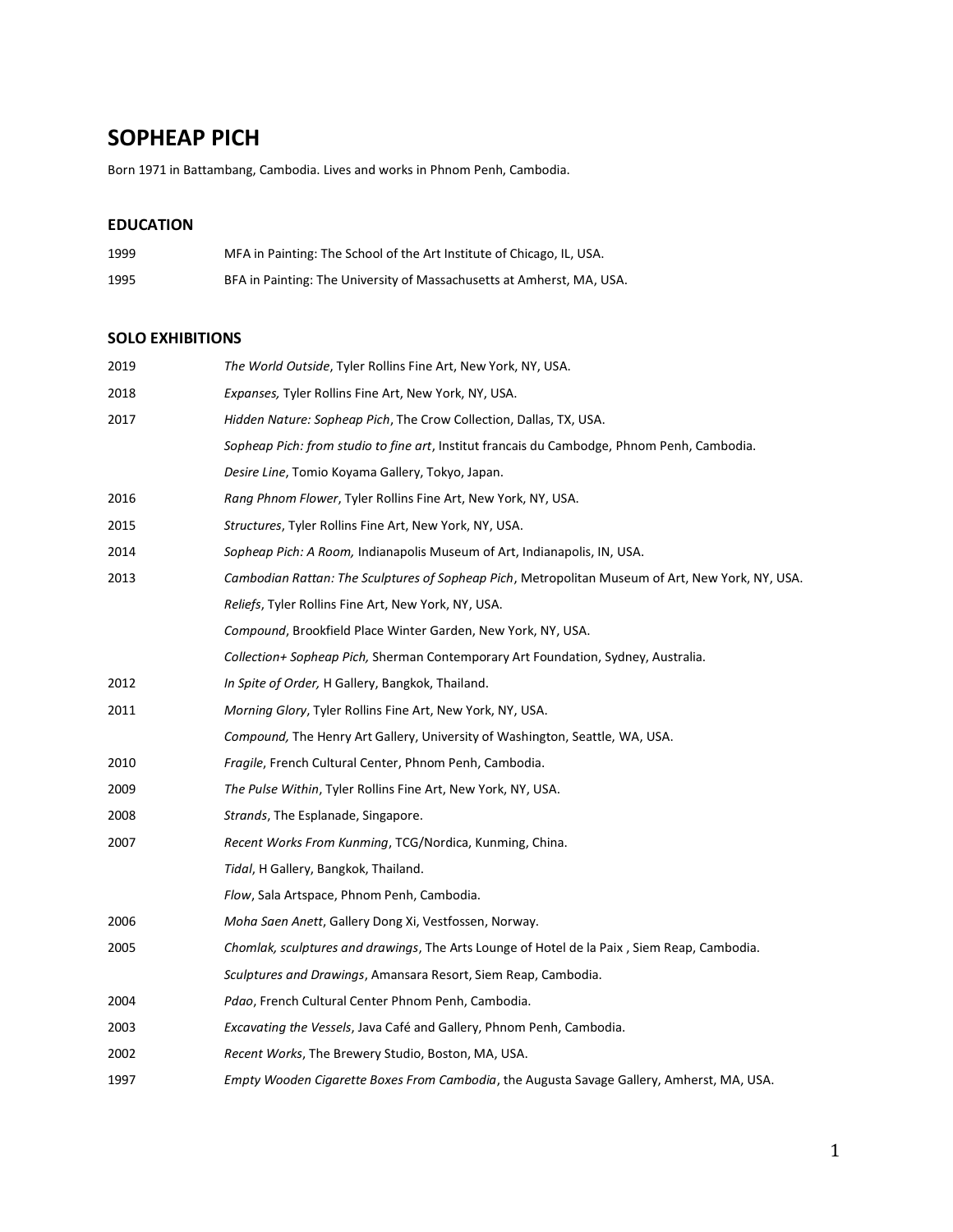### **GROUP EXHIBITIONS**

| 2019 | Home is a Foreign Place: Recent Acquisitions in Context, The Met Breuer, New York, NY, USA.                                                                                            |
|------|----------------------------------------------------------------------------------------------------------------------------------------------------------------------------------------|
|      | Homo Faber: Craft in Contemporary Sculpture, Asia Culture Center, Gwangju, Republic of Korea.                                                                                          |
|      | Fracture/Fiction: Selections from the Ilham Collection, Ilham, Kuala Lumpur, Malaysia.                                                                                                 |
| 2018 | Minimalism: Space. Light. Object, National Gallery Singapore, Singapore.                                                                                                               |
|      | Angkor: Exploring Cambodia's Sacred City, Asian Civilisations Museum, Singapore.                                                                                                       |
|      | Trees of Life - Knowledge in Material, NTU Centre for Contemporary Art Singapore, Singapore.                                                                                           |
|      | Two houses: Politics and histories in the contemporary art collections of John Chia and Yeap Lam Yang, Institute of<br>Contemporary Arts Singapore, Singapore.                         |
|      | We the People: New Art from the Collection, Albright-Knox Art Gallery, Buffalo, NY.                                                                                                    |
|      | In Search of Southeast Asia through the M+ Collections, M+ Pavilion, West Kowloon, Hong Kong.<br>Sopheap Pich - Khvay Samnang - Shooshie Sulaiman, Tomio Koyama Gallery, Tokyo, Japan. |
| 2017 | Viva Arte Viva, Venice Biennale, Venice, Italy.                                                                                                                                        |
|      | Drawing: The Beginning of Everything, Albright-Knox Art Gallery, Buffalo, NY, USA.                                                                                                     |
|      | Buddha's Smile, National Gallery of Victoria, Melbourne, Australia                                                                                                                     |
|      | SUNSHOWER: Contemporary Art from Southeast Asia 1980s to Now, Mori Art Museum, Tokyo, Japan.                                                                                           |
|      | Flora and Fauna, Ackland Art Museum, The University of North Carolina at Chapel Hill, Chapel Hill, NC, USA.                                                                            |
| 2016 | For the Love of Things: Still Life, Albright-Knox Art Gallery, Buffalo, NY, USA.                                                                                                       |
|      | Histories of the Future, National Museum, Phnom Penh, Cambodia.                                                                                                                        |
| 2015 | Drawn from Nature, Asia Society Texas Center, Houston, TX, USA.                                                                                                                        |
|      | Renaissance, Lille3000, Lille, France.                                                                                                                                                 |
|      | First Look: Collecting Contemporary at the Asian, The Asian Art Museum, San Francisco, CA, USA.                                                                                        |
|      | "I Want Justice," United States Holocaust Memorial Museum, Washington, DC, USA                                                                                                         |
|      | Selected works on exhibition, Minneapolis Institute of Art, Minneapolis, MN, USA.                                                                                                      |
| 2014 | The Art of Our Time: Masterpieces from the Guggenheim Collections, Guggenheim Museum Bilbao, Bilbao,<br>Spain.                                                                         |
|      | No Country: Contemporary Art for South and Southeast Asia, Centre for Contemporary Art, Singapore.                                                                                     |
|      | Medium at Large, Singapore Art Museum, Singapore.                                                                                                                                      |
|      | Re: Collection, Museum of Arts and Design, New York, NY, USA.                                                                                                                          |
|      | TRANSMISSION, Jim Thompson Art Center, Bangkok, Thailand.                                                                                                                              |
| 2013 | Moscow Biennale, Moscow, Russia.                                                                                                                                                       |
|      | Dojima River Bienniale, Dojima River Forum, Osaka, Japan.                                                                                                                              |
|      | Collecting Art of Asia, Smith College Museum of Art, Northampton, MA, USA.                                                                                                             |
|      | Connect: Phnom Penh: Rescue Archaeology – Contemporary Art and Urban Development in Cambodia, IFA-Galerie,<br>Berlin, Germany.                                                         |
|      | Gentle Matter, Richard Koh Fine Art, Singapore.                                                                                                                                        |
| 2012 | dOCUMENTA (13), Kassel, Germany.                                                                                                                                                       |
|      | Encounter: The Royal Academy in Asia, Asia Institute of Contemporary Art, Lasalle College of the Arts, Singapore.                                                                      |
|      | Invisible Cities, MASS MoCA, North Adams, MA, USA.                                                                                                                                     |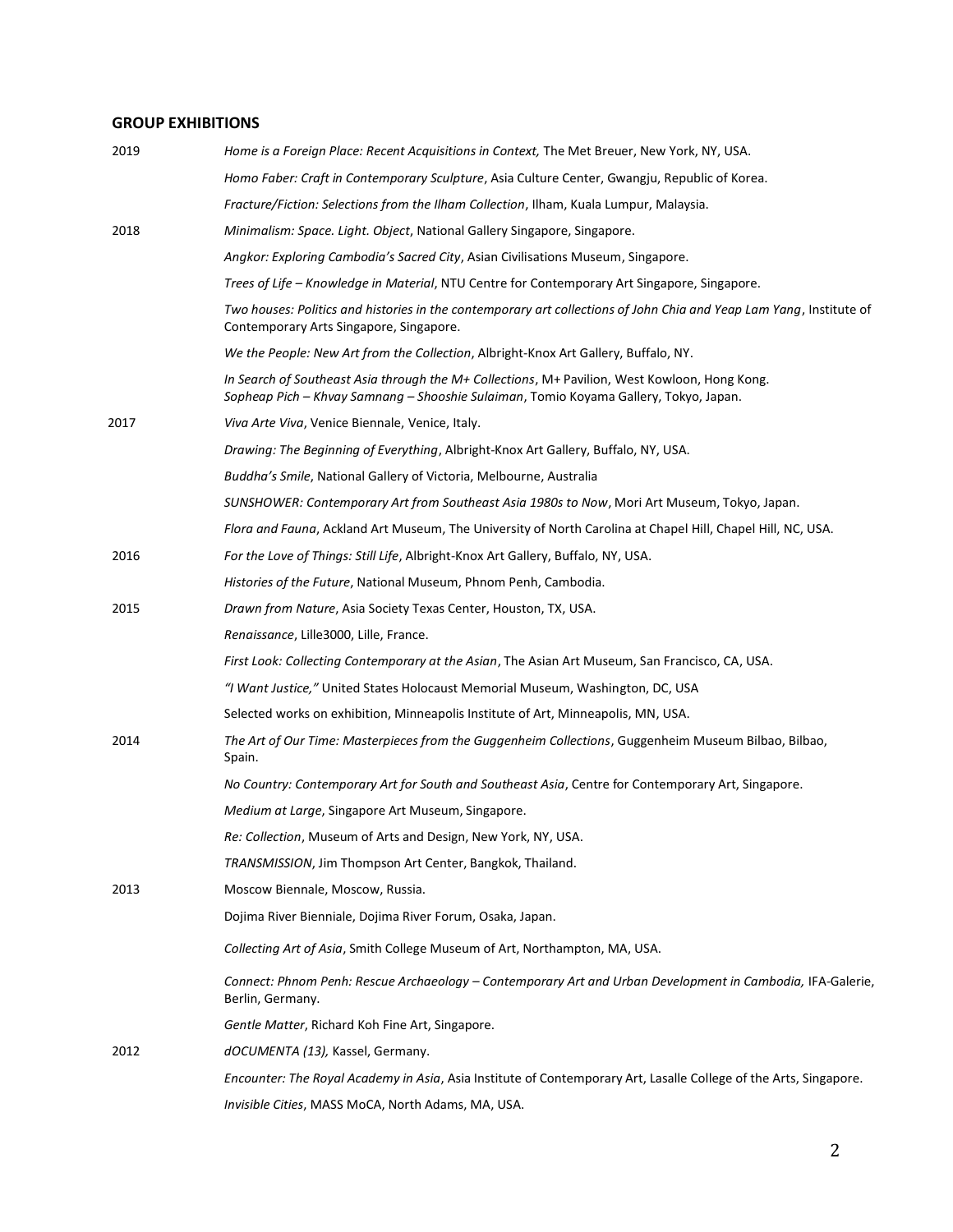|      | DEEP S.E.A., Primo Marella, Rome, Italy.                                                                                                                       |
|------|----------------------------------------------------------------------------------------------------------------------------------------------------------------|
| 2011 | Asian Art Biennial, National Taiwan Museum of Fine Arts, Taiwan.                                                                                               |
|      | Singapore Biennale, Singapore.                                                                                                                                 |
|      | Here / Not Here: Buddha Presence in Eight Recent Works, Asian Art Museum of San Francisco, San Francisco, CA, USA.                                             |
| 2010 | Classic Contemporary: Contemporary Southeast Asian Art from the Singapore Art Museum Collection, Singapore Art<br>Museum, Singapore.                           |
| 2009 | Asia-Pacific Triennial of Contemporary Art, Queensland Art Gallery   Gallery of Modern Art, Brisbane, Australia.                                               |
|      | Fukuoka Asian Art Triennale, Fukoka Asian Art Museum, Fukuoka, Japan.                                                                                          |
|      | Truly Truthful, Art Asia, Miami, FL, USA.                                                                                                                      |
|      | Forever Until Now: Contemporary Art from Cambodia, 10 Chancery Lane Gallery, Hong Kong.                                                                        |
| 2008 | Sh Contemporary: Best of Discovery, Shanghai, China.                                                                                                           |
|      | <i>Strategies from Within, Ke Center for the Contemporary Arts, Shanghai, China.</i>                                                                           |
|      | The Mekong Project, Thailand, Cambodia, Vietnam, Laos.                                                                                                         |
|      | The Drawing Room, Rubies, Phnom Penh, Cambodia.                                                                                                                |
| 2006 | Paint Around the Dog, with Jack Bauer, Lake Studio, Phnom Penh, Cambodia.                                                                                      |
|      | 2+3+4 Cambodian/Vietnamese Exchange, Java Café and Gallery, Phnom Penh, Cambodia.                                                                              |
| 2005 | Visual Arts Open, Elsewhere and New Art Gallery, Phnom Penh, Cambodia.                                                                                         |
|      | Transit, with Michèle Vanvlasselaer, Java Café & Gallery, Phnom Penh, Cambodia.                                                                                |
|      | Première Vue, Passage de Retz, Paris, France.                                                                                                                  |
|      | Je/Jeu, French Cultural Center, Yangon, Myanmar.                                                                                                               |
| 2004 | Guide, French Cultural Center Siem Reap, Cambodia.                                                                                                             |
|      | Continuity, Shinta Mani, Siem Reap, Cambodia.                                                                                                                  |
|      | Guide, French Cultural Center, Phnom Penh, Cambodia.                                                                                                           |
|      | <i>Meik Sratum, Silapak Khmer Amatak, Phnom Penh, Cambodia.</i>                                                                                                |
| 2001 | Subject Picture, The Optimistic, Chicago, IL, USA.                                                                                                             |
| 2000 | Just Good Art 2000, Hyde Park Arts Center, Chicago, IL, USA.                                                                                                   |
|      | Memory: Personal and Social Testimonies, the Augusta Savage Gallery, University of Massachusetts, Amherst, MA,<br>USA.                                         |
| 1999 | Altered Object, Hyde Park Arts Center, Chicago, IL, USA.                                                                                                       |
|      | Young Talents II, Contemporary Arts Workshop, Chicago, IL, USA.                                                                                                |
|      | MFA Thesis Exhibition, G2, The School of the Art Institute of Chicago, Chicago, IL, USA.                                                                       |
|      | Yellow/Face, Gallery Pilson East, Chicago, IL, USA.                                                                                                            |
|      | Cows on Parade, a collaborative project with J. Zakin and S. Biggers for The Chicago Park District, exhibited at the Field<br>Museum Campus, Chicago, IL, USA. |
| 1998 | Presidential Dinner Exhibition, The Art Institute of Chicago, Chicago, IL, USA.                                                                                |
| 1995 | Recent Paintings, Gallery Del Sol, Miami, FL, USA.                                                                                                             |
|      | BFA Thesis Show, The Augusta Savage Gallery, University of Massachusetts, Amherst, MA, USA.                                                                    |

#### **RESIDENCY PROGRAMS**